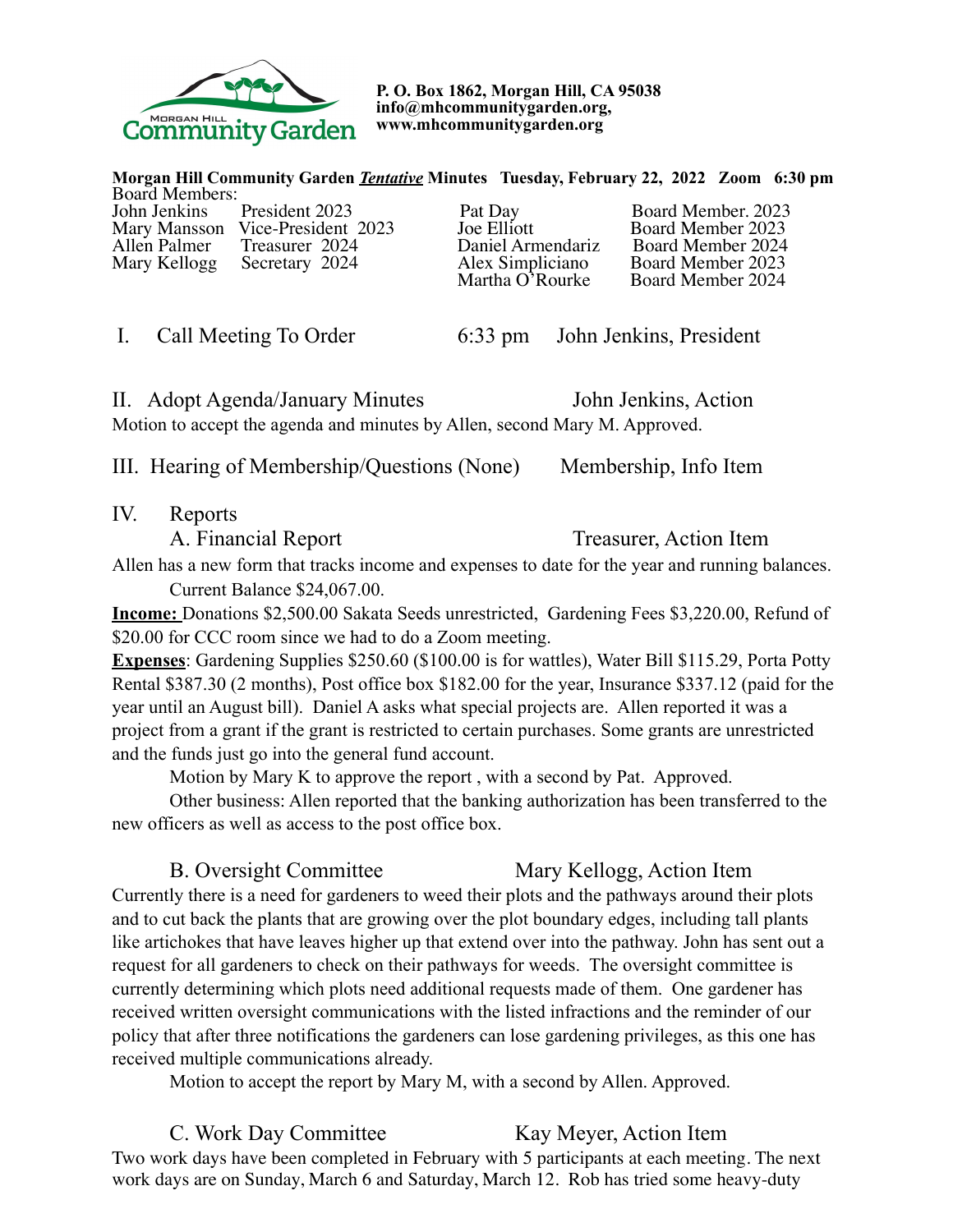vinegar and sprayed his weeds to test out if that kills the weeds. We are watching to see if that works. Kay thinks it needs hot weather to work. Daniel says maybe we need more hoes since a lot of people need to do that work at the same time. Joe has an extra one also that he can bring. Motion by accept the report by Daniel A, with a second by Joe. Approved

# D. Garden Expansion John Jenkins, Action Item

110 plots are now built. John is adding a second wattle on top of some of the beds to raise the bed and make more room for soil. The old wattle is sinking down some. A new shed has been put up on the east side (paid for by SCC county grant). There are a couple of new wheel barrows, but one is broken and needs repair. We should have plenty of wheel barrows and tools for spring. The big grinder for the compost bin is being repaired.

Motion by Joe to accept the report, with a second by Mary M. Approved.

### V. Unfinished Business

# A. Native Bee Habitat Project Joe Elliott, Action Item

Joe started one of the mound habitats in the south corner by Railroad Ave. There will be three more. Today he shared a variety of other be habitats we could make for different types of native bees. These are for native bees and not honey bees. These bees are solitary and do not create a colony in a hive. Joe says these bees will probably populate the hives on their own, but we could buy bee kits with cocoons. It was discussed that we need "bee habitat" signs up so people will know to leave the structures and that soil alone. Joe could have a May or June walk through the garden to show the structures to the membership.

### B. Fundraising John Jenkins, Discussion

1. T-shirts: Mary M shared some designs. We can decide which one we want. We are selecting a design with minimal colors to keep cost down and increase our profits. Additional thoughts were shirts for kids, long sleeves, etc. Mary M will send out designs and colors to Board members who will reply to her via email. Everyone thought Mary M did a great job with the designs and choices.

### 2. Grant Discussion

We received \$2500.00 from Sakata Seeds. It is unrestricted and we can decide how we want to spend it, so the funds have been placed in our general fund. We are determining what projects could be infrastructure, maintenance, or garden improvements. Some upcoming projects are: gravel pathways, bee projects, and an automatic shut-off on our main water valve. The Sakata Seeds grant is one-time money and should be spent on a one-time need project. Allen reported that the gravel replacement is not a special project, but the reason we raised our rates was for this type of maintenance that is not one-time. Daniel A wants to know if a weed blocker fabric will be under the gravel. All of this is still to be decided. Daniel A and Allen will measure the area needed before they go further to get information on gravel types, weed fabric, etc. Mary K asked about planting shrubs on the parking lot edge next to the fence since there are many storage vehicles there now. John says the property owner, Mr. Gallo, will be putting up new fencing so we can wait to see how that area looks after that is complete.

3. City Council Nonprofit Grant- The City has grant money available with an Earth Day theme. Money can be used to run our own event. Perhaps this could be the Grand Opening we never had because of COVID. The application is due by Friday, March 18. Board members will send an email to John about event ideas and purchasing needs. Martha asked if we can have the event after the garden looks better in May or June and John replied that we could. Pat could include a class on that day and have the grant pay for the materials .Joe could show some bee habitats and have the grant pay for some of those materials.